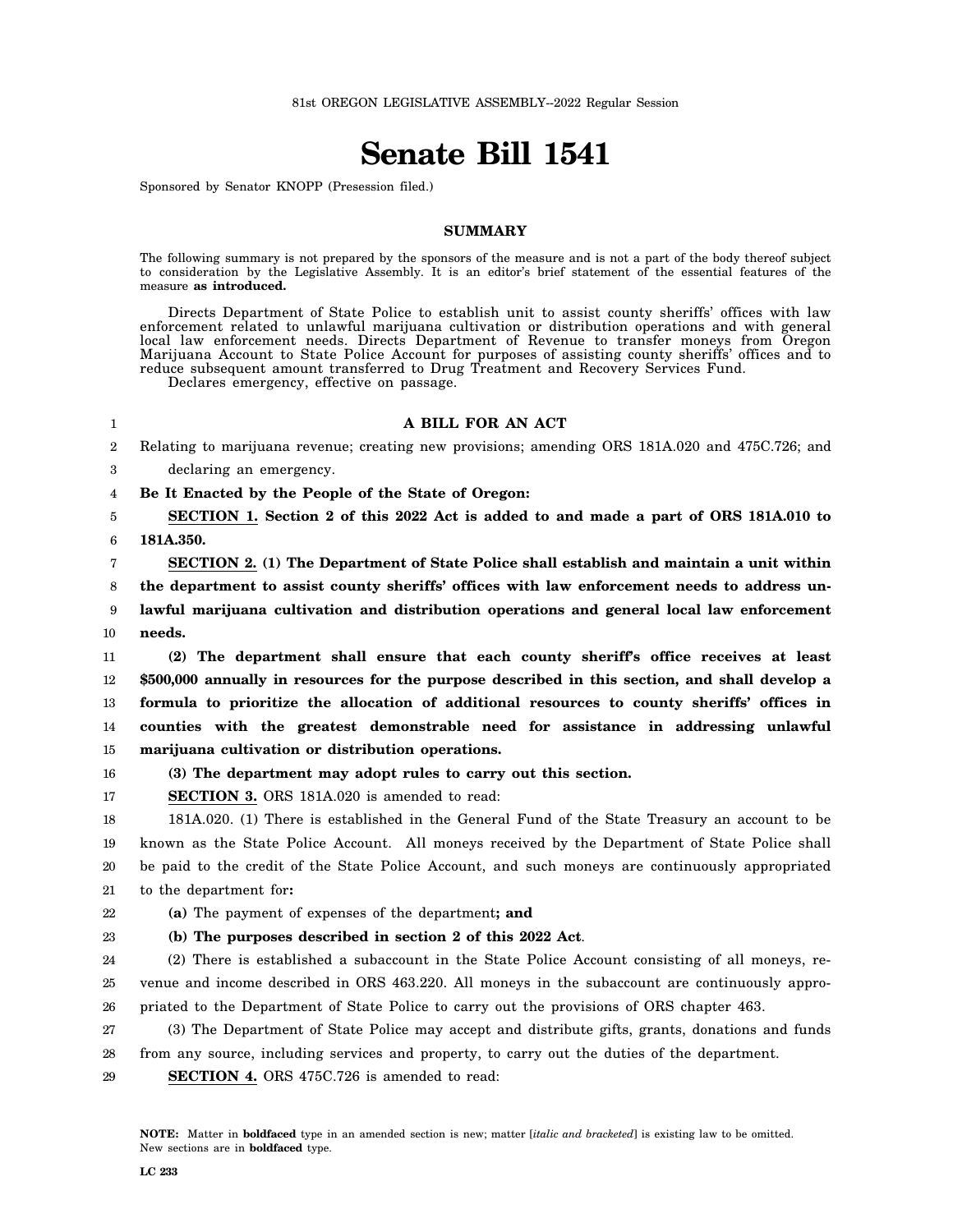## SB 1541

1 2 475C.726. (1) There is established the Oregon Marijuana Account, separate and distinct from the General Fund.

(2) The account consists of moneys transferred to the account under ORS 475C.734.

3

4 5 (3)(a) The Department of Revenue shall certify quarterly the amount of moneys available in the Oregon Marijuana Account.

6 7 8 (b) Before making other transfers of moneys required by this section, the department shall transfer quarterly to the Drug Treatment and Recovery Services Fund all moneys in the Oregon Marijuana Account in excess of [*\$11,250,000*] **\$26,250,000**.

9 10 11 12 **(c) After making the transfer of moneys required by paragraph (b) of this subsection, and in addition to the transfer described in paragraph (e)(C) of this subsection, the department shall transfer quarterly \$15,000,000 to the State Police Account established under ORS 181A.020 for the purposes described in section 2 of this 2022 Act.**

13 14 15 [*(c)*] **(d)** Subject to subsection (4) of this section, and after making the [*transfer*] **transfers** of moneys required by [*paragraph (b)*] **paragraphs (b) and (c)** of this subsection, the department shall transfer quarterly 20 percent of the moneys in the Oregon Marijuana Account as follows:

16 17 (A) Ten percent of the moneys in the account must be transferred to the cities of this state in the following shares:

18 19 20 21 22 (i) Seventy-five percent of the 10 percent must be transferred in shares that reflect the population of each city of this state that is not exempt from this paragraph pursuant to subsection (4)(a) of this section compared to the population of all cities of this state that are not exempt from this paragraph pursuant to subsection (4)(a) of this section, as determined by Portland State University under ORS 190.510 to 190.610, on the date immediately preceding the date of the transfer; and

23 24 25 26 27 (ii) Twenty-five percent of the 10 percent must be transferred in shares that reflect the number of licenses held pursuant to ORS 475C.065, 475C.085, 475C.093 and 475C.097 on the last business day of the calendar quarter preceding the date of the transfer for premises located in each city compared to the number of licenses held pursuant to ORS 475C.065, 475C.085, 475C.093 and 475C.097 on the last business day of that calendar quarter for all premises in this state located in cities; and

28 29 (B) Ten percent of the moneys in the account must be transferred to counties in the following shares:

30 31 32 33 34 35 (i) Fifty percent of the 10 percent must be transferred in shares that reflect the total commercially available area of all grow canopies associated with marijuana producer licenses held pursuant to ORS 475C.065 on the last business day of the calendar quarter preceding the date of the transfer for all premises located in each county compared to the total commercially available area of all grow canopies associated with marijuana producer licenses held pursuant to ORS 475C.065 on the last business day of that calendar quarter for all premises located in this state; and

36 37 38 39 40 (ii) Fifty percent of the 10 percent must be transferred in shares that reflect the number of licenses held pursuant to ORS 475C.085, 475C.093 and 475C.097 on the last business day of the calendar quarter preceding the date of the transfer for premises located in each county compared to the number of licenses held pursuant to ORS 475C.085, 475C.093 and 475C.097 on the last business day of that calendar quarter for all premises in this state.

41 42 43 [*(d)*] **(e)** After making the [*transfer*] **transfers** of moneys required by [*paragraph (b)*] **paragraphs (b) and (c)** of this subsection, 80 percent of the remaining moneys in the Oregon Marijuana Account must be used as follows:

44 45 (A) Forty percent of the moneys in the account must be used solely for purposes for which moneys in the State School Fund established under ORS 327.008 may be used;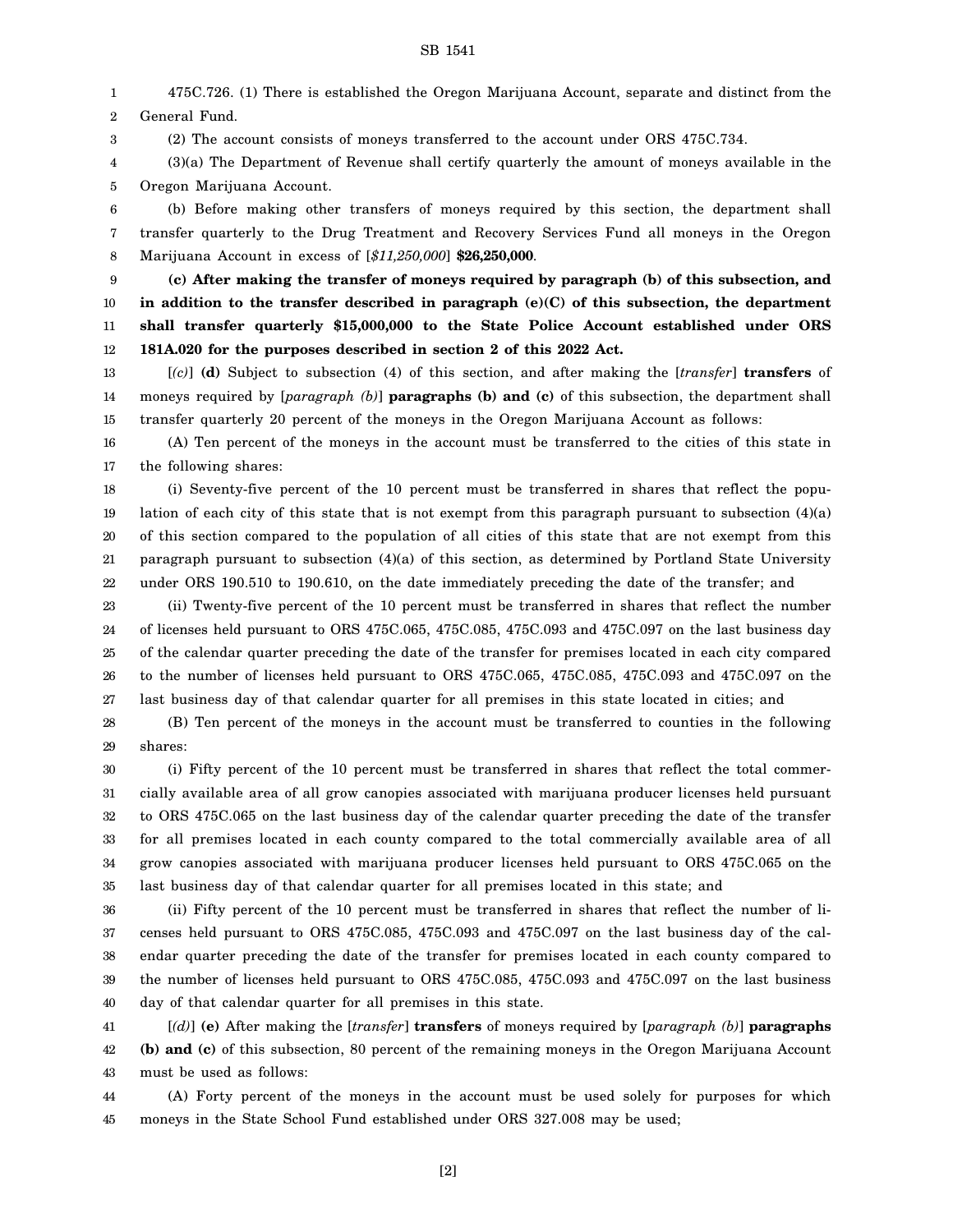## SB 1541

1 2 (B) Twenty percent of the moneys in the account must be used solely for mental health treatment or for alcohol and drug abuse prevention, early intervention and treatment;

3 4 5 (C) Fifteen percent of the moneys in the account must be used solely for purposes **described under ORS 181A.020 (1)(a)** for which moneys in the State Police Account established under ORS 181A.020 may be used; and

6 7 (D) Five percent of the moneys in the account must be used solely for purposes related to alcohol and drug abuse prevention, early intervention and treatment services.

8 9 10  $(4)(a)$  A city that has an ordinance prohibiting the establishment of a premises for which issuance of a license under ORS 475C.065, 475C.085, 475C.093 or 475C.097 is required is not eligible to receive transfers of moneys under subsection  $[(3)(c)(A)]$  **(3)(d)(A)** of this section.

11 12 13 (b) A county that has an ordinance prohibiting the establishment of a premises for which issuance of a license under ORS 475C.065 is required is not eligible to receive transfers of moneys under subsection  $[(3)(c)(B)(i)]$  **(3)(d)(B)(i)** of this section.

14 15 16 (c) A county that has an ordinance prohibiting the establishment of a premises for which issuance of a license under ORS 475C.085, 475C.093 or 475C.097 is required is not eligible to receive transfers of moneys under subsection  $[(3)(c)(B)(ii)]$  (3)(d)(B)(ii) of this section.

17 18 19 20 21 (d)(A) Paragraphs (b) and (c) of this subsection do not apply to a county ordinance adopted on or after January 1, 2018, that prohibits the establishment of a premises for which a license under ORS 475C.065, 475C.085, 475C.093 or 475C.097 is required but allows in the unincorporated area of the county the continued operation of an existing premises for which a license under ORS 475C.065, 475C.085, 475C.093 or 475C.097 is required.

22 23 (B) A county that adopts an ordinance described in subparagraph (A) of this paragraph shall certify the adoption of the ordinance under subsection (6) of this section.

24 25 26 27 28 29 (5)(a) A city or county that is ineligible under subsection (4) of this section to receive a transfer of moneys from the Oregon Marijuana Account during a given quarter but has received a transfer of moneys for that quarter shall return the amount transferred to the Department of Revenue, with interest as described under paragraph (f) of this subsection. An ineligible city or county may voluntarily transfer the moneys to the Department of Revenue immediately upon receipt of the ineligible transfer.

30 31 32 33 34 35 36 (b) If the Director of the Oregon Department of Administrative Services determines that a city or county received a transfer of moneys under subsection [*(3)(c)*] **(3)(d)** of this section but was ineligible to receive that transfer under subsection (4) of this section, the director shall provide notice to the ineligible city or county and order the city or county to return the amount received to the Department of Revenue, with interest as described under paragraph (f) of this subsection. A city or county may appeal the order within 30 days of the date of the order under the procedures for a contested case under ORS chapter 183.

37 38 39 (c) As soon as the order under paragraph (b) of this subsection becomes final, the director shall notify the Department of Revenue and the ineligible city or county. Upon notification, the Department of Revenue immediately shall proceed to collect the amount stated in the notice.

40 41 42 43 (d) The Department of Revenue shall have the benefit of all laws of the state pertaining to the collection of income and excise taxes and may proceed to collect the amounts described in the notice under paragraph (c) of this subsection. An assessment of tax is not necessary and the collection described in this subsection is not precluded by any statute of limitations.

44 45 (e) If a city or county is subject to an order to return moneys from an ineligible transfer, the city or county shall be denied any further relief in connection with the ineligible transfer on or after